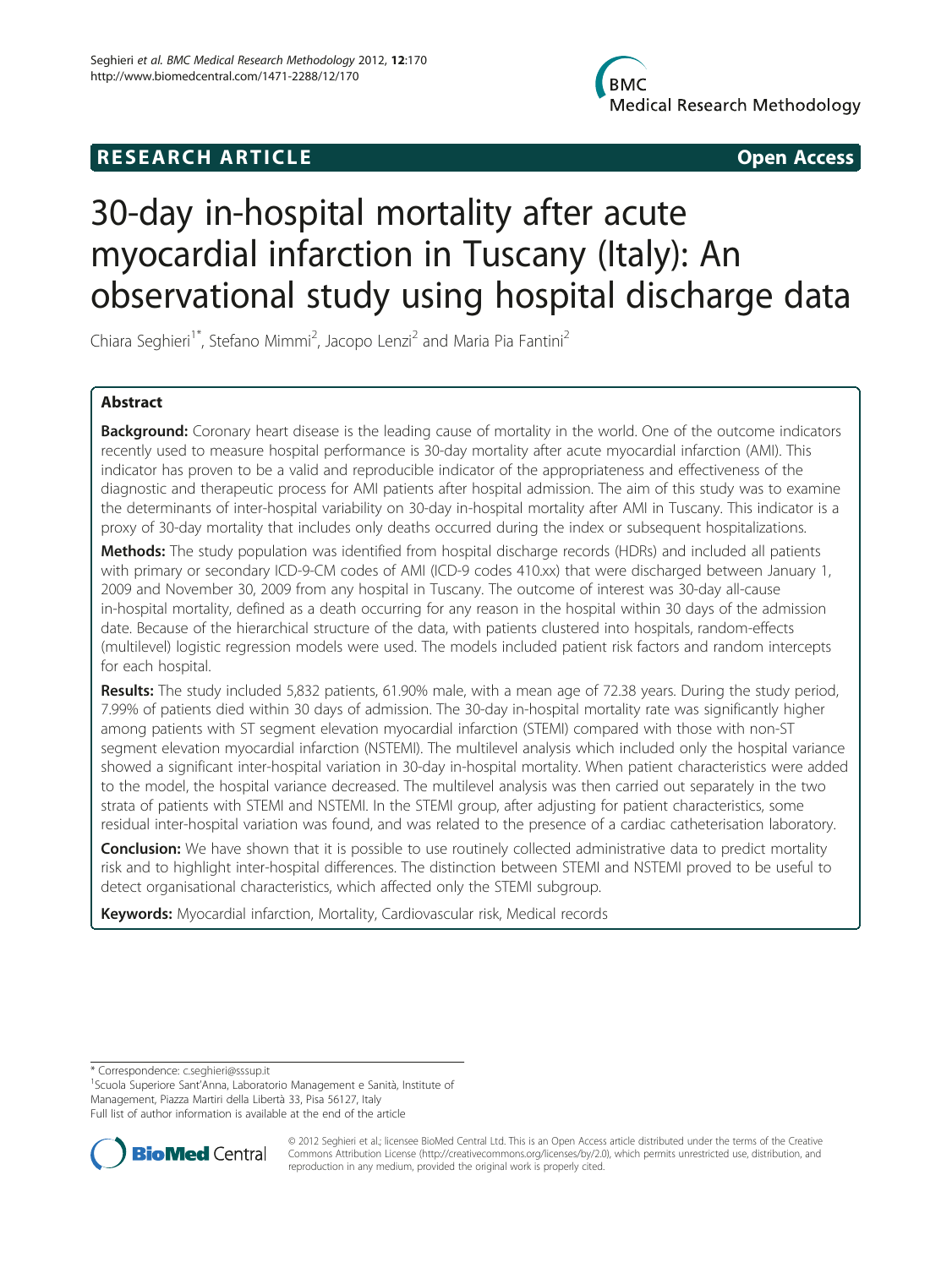## Background

Coronary heart disease, and in particular acute coronary syndromes (ACS), is the leading cause of mortality in the world [[1\]](#page-9-0). Of the syndromes that comprise ACS, ST-segment elevation acute myocardial infarction (STEMI) and non-ST segment elevation acute myocardial infarction (NSTEMI) have been reported to have differing short-term prognosis and response to therapies [[2,3\]](#page-9-0).

Although important steps have been taken in the care of patients with these conditions, a substantial proportion of patients do not receive effective treatments, and population-based studies have been called for to evaluate the successful translation of evidencebased medicine into clinical practice [[4\]](#page-9-0). As a result, emphasis has increasingly been placed on the quality of hospital services and on the equity of access to effective care for patients with acute myocardial infarction (AMI).

One of indicators that has proved to be a valid and reproducible indicator of the appropriateness and effectiveness of the diagnostic and therapeutic process that begins with the admission of patients with this condition is 30-day mortality [[5-10\]](#page-9-0).

To assess the performance of health care services, the Italian Tuscany region introduced in 2005 an evaluation system based on the systematic collection of indicators to examine the efficiency, effectiveness and appropriateness of care for a number of clinical conditions. Indicators were determined from administrative data sources, that are increasingly being used to examine the quality of care and patient outcomes and to compare hospital performance in Western countries [\[11,12](#page-9-0)]. One of the outcome indicators recently included in the Tuscan performance evaluation system is 30-day in-hospital mortality after AMI, that is a proxy of 30-day mortality including only deaths occurred during the index or subsequent hospitalizations.

The aim of this study was to examine the determinants of inter-hospital variability in 30-day in-hospital mortality after AMI in Tuscany, using an analytical strategy to determine the influence of patient and organisational characteristics.

Specifically, because patients' risk factors may vary across hospitals, the inter-hospital comparison was carried out using risk adjustment methods to control for the patient case mix and by stratifying the patients according to the presence or absence of ST-segment elevation. Multilevel models were used, as has been strongly recommended [[6](#page-9-0)], to take into account the effects of clustering of patients into hospitals and of hospital characteristics, including organisational variables, that may affect short-term mortality.

## **Methods**

The study population was identified from hospital discharge records (HDRs), and included all patients with primary or secondary ICD-9-CM codes of AMI (ICD-9 codes 410.xx) that were discharged between January 1, 2009 and November 30, 2009 from any hospital in Tuscany.

Data on hospital discharges in Tuscany region are routinely entered at hospital level into the HDR database. The hospital information system collects demographic information and ICD-9-CM diagnoses and procedures. These data are sent every 3 months for quality check to the Regional Health Information System Office that gives feedback to the hospitals on logical inconsistencies and missing data. Data are then corrected, completed and sent back the Regional Health Information System Office. As a results of this process, only a limited percentage of records are discarded, given that hospital reimbursement is based on these routine data.

The study was carried out in compliance with the Italian law on privacy (Art. 20–21, DL 196/2003) and the regulations of the Health Authorities of Tuscany Region on data management. Data were anonymized at the Regional Health Information System Office where each patient was assigned a unique identifier that is the same for all administrative databases. This identifier does not allow to trace the patient's identity and other sensitive data. When anonymized administrative data are used to inform health care planning activities, the study is exempt from notification to the Ethics Committee provided written consent is obtained to use patient's information stored in the hospital databases.

Records were excluded from the analysis on the basis of the following criteria:

- 1. Admissions preceded by a diagnosis of AMI in the preceding 8 weeks. This was done to exclude sequelae of a previous episode, according to the ICD-9-CM classification which defines "8 weeks" as the limit for a single "episode of care";
- 2. Admission lasting less than 2 days with discharge home;
- 3. Transfers from other hospitals;
- 4. Patients not resident in Tuscany;
- 5. Patients aged under 18 years or more than 100 years;
- 6. A diagnostic code 410.9 (myocardial infarction of unspecified site).

If patients were transferred, mortality was attributed to the hospital to which the patient was initially admitted [[12](#page-9-0)].

## Data

The outcome of interest was 30-day all-cause in-hospital mortality, defined as a death occurring for any reason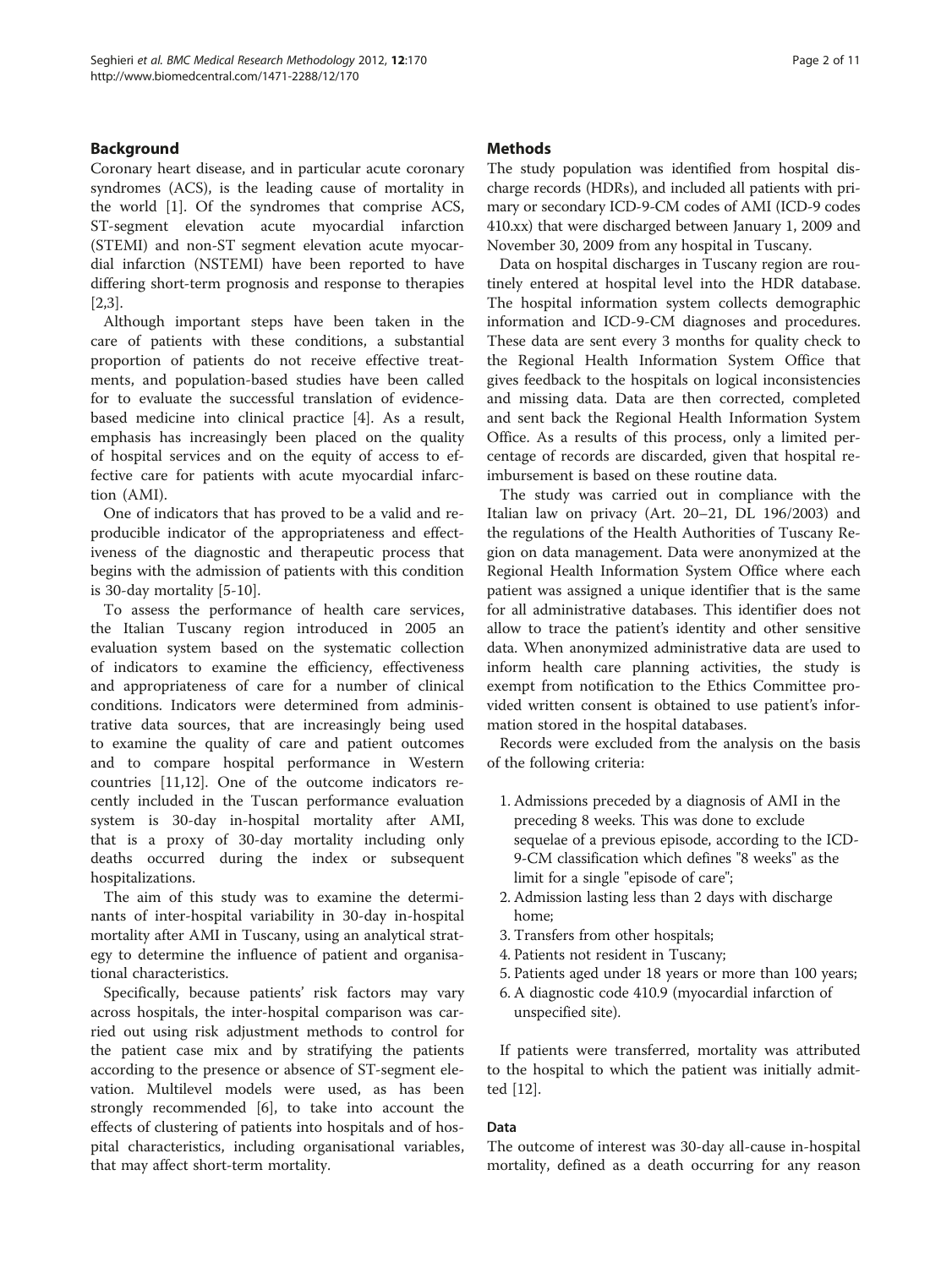within 30 days of the admission date during the index hospitalization or in any subsequent hospitalization. The follow-up was performed through a deterministic record linkage procedure of hospital discharge records from all Tuscan hospitals, using the unique patient identifier. The period of follow-up was determined as 30 days from the index admission. Our outcome differs from 30-day mortality used by other authors that also include deaths occurring out of the hospital, within 30 days of the index admission [[13](#page-9-0),[14](#page-9-0)]. We could not analyse out-of-hospital deaths because they can be obtained from the mortality registry database available to researchers only after a time lag of several years.

Hospitals were categorised according to a presence or absence of the cardiac catheterisation laboratory, defined as "a laboratory operating in a hospital with in-house cardiovascular surgical support, in which both diagnostic and therapeutic procedures are performed on the heart and great vessels for a wide variety of cardiovascular diseases" [\[15](#page-9-0)].

Information on the following variables, that might influence the outcome of interest and whose distribution may differ across hospitals, was retrieved from the HDRs: patient age, sex and comorbidities. The ICD-9- CM codes were used to define the presence or absence of specific comorbidities (hematologic diseases, previous AMI episodes, cerebrovascular diseases, vascular diseases, chronic nephropathies, tumours, diabetes, hypertensive disease, other forms of ischemic heart disease, conduction disorders and cardiac dysrhythmias, and chronic obstructive pulmonary disease) at the index admission and in the previous 2 years.

According to the ICD-9-CM classification that was adopted in Italy in 2007, the type of ST-segment elevation was determined as follows: patients with 410.1x– 410.6x or 410.8x were defined as STEMI; patients with 410.7x were defined as NSTEMI. Codes 410.9 were excluded from the analyses [[16\]](#page-9-0).

The validity of the ICD-9-CM coding in the Tuscany region compared with clinical data was examined in separate samples collected in the framework of AMI-Florence registry data [\[17\]](#page-9-0) and in the IN-ACS study [\[18](#page-9-0)]. Sensitivity, specificity and PPV were 90.4%, 71.9%, 69.5% in AMI-Florence (2009 data) and 98%, 90.4% and 96% in IN-ACS study, supporting the validity of the codes.

## Statistical analysis

We determined the differences in patient characteristics according to the two hospital types (presence/absence of a cardiac catheterisation laboratory) using Pearson's  $\chi^2$ test or the Student's t-test as appropriate. Comparison of 30-day in-hospital mortality rates between patients with STEMI and NSTEMI was performed using Pearson's  $\chi^2$ test.

Because of the hierarchical structure of our data, with patients clustered into hospitals, we fitted randomeffects (also known as multilevel or hierarchical) logistic regression models. The models included patient risk factors and random intercepts for each hospital, and allowed analysis of hospitals with a low case load [[10,11,19,20\]](#page-9-0). We built several two-level models. The first model included only the random intercept to estimate inter-hospital variability in overall mortality rate. The second model contained relevant patient comorbidities (identified in a preliminary stepwise logistic regression model), age, gender and STEMI/NSTEMI categorisation. The significance level of entry and removal was set at 0.05. Age and gender were forced into the model. In the final model, we added the presence of a cardiac catheterisation laboratory in the hospital. In addition, we tested the interactions between outcome, AMI phenotype and gender, and then carried out a multilevel analysis on patients with STEMI and NSTEMI separately.

We estimated the odds ratios (ORs) with 95% confidence intervals (CIs) for patient and hospital-related characteristics and the random variance  $(\sigma^2)$ , which is a measure of inter-hospital variation. We used the area under the ROC curve to assess the discriminative ability of the model in predicting 30-day in-hospital mortality. This area (alternatively named  $c$ -index) varies from  $0.5$ to 1, with larger values denoting better model performance. We also reported other goodness of fit indexes, including pseudo  $\overline{R}^2$ , the Wald  $\overline{\chi}^2$  test, Akaike information criterion (AIC) and Bayesian information criterion (BIC). Then, we calculated the adjusted hospital-specific mortality rates with 95% CIs to identify hospitals with mortality rates significantly different from the adjusted overall mortality rate. Hospital-specific adjusted mortality rates were calculated as the antilogit function of the random intercepts derived from the multilevel logistic regression model which included patient characteristics. The adjusted overall mortality rate was obtained by taking the antilogit function of the intercept estimated from the same model. We expressed these results in terms of RSMRs (risk-standardised mortality rates) [[12\]](#page-9-0). RSMRs with 95% CIs were calculated as hospital-specific adjusted mortality rates over the adjusted overall mortality rate, multiplied by the unadjusted overall mortality rate.

Finally, we used funnel plots as an alternative method for inter-hospital comparison. Funnel plots are scatter plots of unadjusted 30-day in-hospital mortality rates against the number of patients discharged from each hospital [\[21\]](#page-9-0). We superimposed on the plot 95% (≈2 standard deviations) and 99.8% (≈3 standard deviations) control limits around the crude overall 30-day in-hospital mortality rate. We chose to use the crude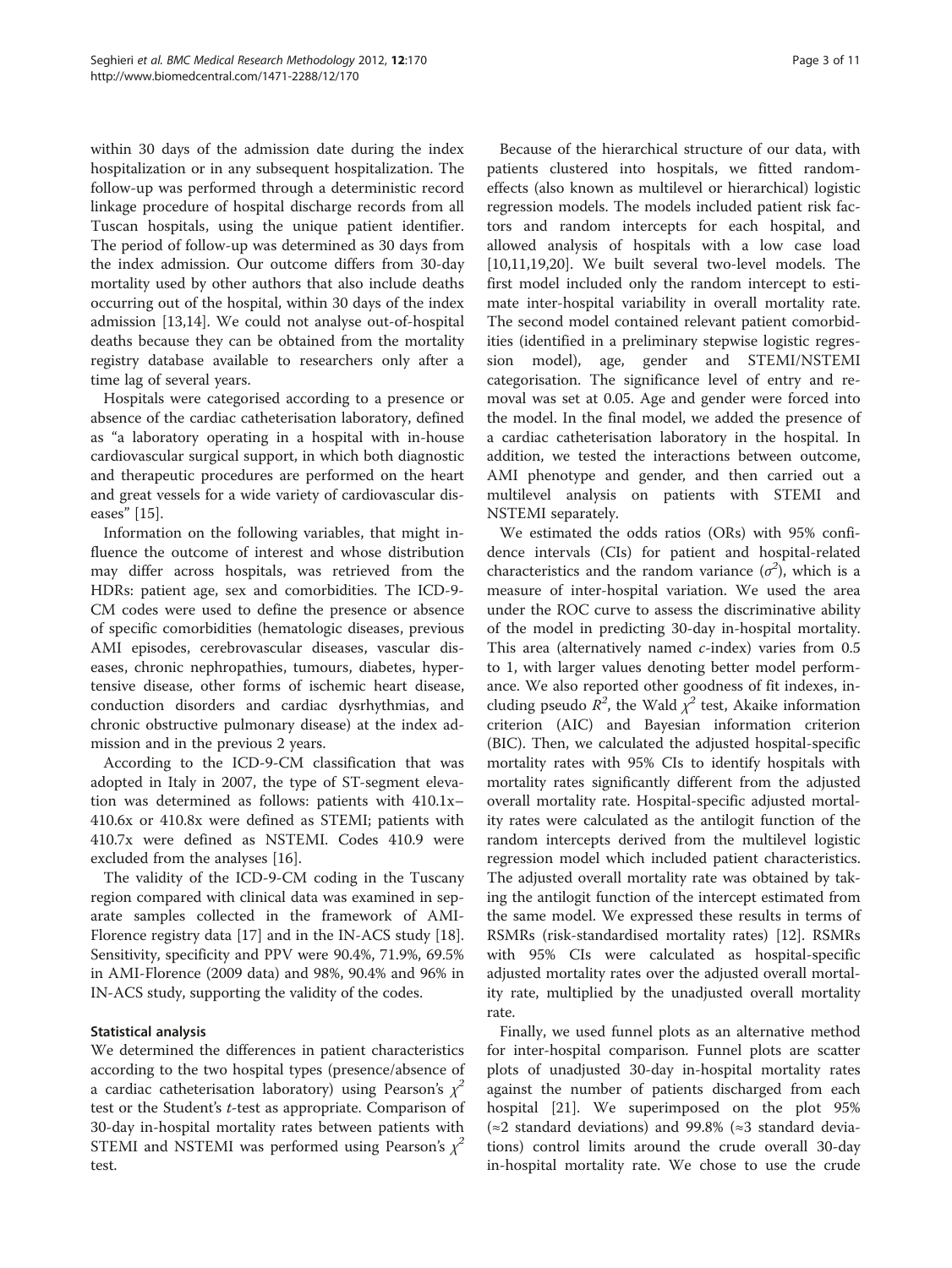overall rate as the target value in order to make the results from funnel plots comparable to the RSMRs from multilevel analyses.

Statistical analyses were performed using Stata software, version 12 (StataCorp LP, College Station, TX, USA).

#### Results

We extracted a total of 6,267 HDRs of patients with AMI from 37 hospitals, 11 of which (29.73%) had a cardiac catheterisation laboratory. Ten of these operated 24-h 7 days a week, one was a 12-h laboratory operating 12 h for 7 days a week, and had an associated 24-h laboratory about 26 km away; 316 HDRs (5.03%) were excluded because their diagnostic code was 410.9.

The study population included 5,832 patients (61.90% male, mean age 72.38 years) admitted to 37 hospitals (Table 1); 114 patients had multiple AMI. The overall proportion of patients with STEMI was 47.15%.

Patients admitted to hospitals with a cardiac catheterisation laboratory were significantly younger, less comorbid, more frequently male, had STEMI, and had a longer hospital stay (Table 1).

During the study period, 7.99% of patients (interquartile range, 6.45–11.59%) died within 30 days of admission. The 30-day in-hospital mortality rate was significantly higher among patients with STEMI compared with those with NSTEMI (STEMI: 9.89%, interquartile range 5.85–18.18%; NSTEMI: 6.29%, interquartile range 3.73–7.92%; Pearson's  $\chi^2$  (d.f.) = 27.46 (1),  $p < 0.001$ ).

#### Multilevel logistic regression analysis

In the overall sample, the multilevel model that included only the hospital-specific random effect showed a significant inter-hospital variation in 30-day in-hospital mortality ( $\sigma^2$  = 0.12, p < 0.001) (Table [2](#page-4-0)). When patient characteristics, including age, gender, comorbidities and

|  |  |  |  |  | Table 1 Patient characteristics according to the presence of a cardiac catheterisation laboratory |  |
|--|--|--|--|--|---------------------------------------------------------------------------------------------------|--|
|--|--|--|--|--|---------------------------------------------------------------------------------------------------|--|

| Characteristics                                          | All<br>$(n=5,832)$ |               | Presence of cardiac catheterisation lab. |         |  |  |
|----------------------------------------------------------|--------------------|---------------|------------------------------------------|---------|--|--|
|                                                          |                    | No (n=2,315)  | Yes (n=3,517)                            | p-value |  |  |
| Age in years, mean [SD]                                  | 72.38 [13.05]      | 74.62 [12.39] | 70.90 [13.26]                            | < 0.001 |  |  |
| Gender (%)                                               |                    |               |                                          | < 0.001 |  |  |
| Male                                                     | 3,610 (61.90)      | 1,335 (57.67) | 2,275 (64.69)                            |         |  |  |
| Female                                                   | 2,222 (38.10)      | 980 (42.33)   | 1,242 (35.31)                            |         |  |  |
| Hospital stay in days, mean [SD]                         | 6.79 [5.62]        | 6.43 [5.54]   | 7.03 [5.67]                              | < 0.001 |  |  |
| Comorbidities (%)                                        |                    |               |                                          | < 0.001 |  |  |
| No                                                       | 3,918 (67.18)      | 1,412 (60.99) | 2,506 (71.25)                            |         |  |  |
| Yes                                                      | 1,914 (32.82)      | 903 (39.01)   | 1,011 (28.75)                            |         |  |  |
| Specific comorbidities (%)                               |                    |               |                                          |         |  |  |
| Hematologic diseases                                     | 181 (3.10)         | 81 (3.50)     | 100 (2.84)                               | 0.158   |  |  |
| History of heart failure                                 | 352 (6.04)         | 184 (7.95)    | 168 (4.78)                               | < 0.001 |  |  |
| Cerebrovascular diseases                                 | 273 (4.68)         | 139 (6.00)    | 134 (3.81)                               | < 0.001 |  |  |
| History of cerebrovascular diseases                      | 261 (4.48)         | 123(5.31)     | 138 (3.92)                               | 0.012   |  |  |
| Vascular diseases                                        | 259 (4.44)         | 107 (4.62)    | 152 (4.32)                               | 0.588   |  |  |
| History of vascular diseases                             | 177 (3.03)         | 77(3.33)      | 100 (2.84)                               | 0.293   |  |  |
| Chronic nephropathies                                    | 470 (8.06)         | 234 (10.11)   | 236 (6.71)                               | < 0.001 |  |  |
| History of chronic nephropathies                         | 237 (4.06)         | 128 (5.53)    | 109 (3.10)                               | < 0.001 |  |  |
| History of tumours                                       | 167 (2.86)         | 81 (3.50)     | 86 (2.45)                                | 0.018   |  |  |
| History of diabetes                                      | 373 (6.40)         | 185 (7.99)    | 188 (5.35)                               | < 0.001 |  |  |
| History of hypertensive disease                          | 582 (9.98)         | 278 (12.01)   | 304 (8.64)                               | < 0.001 |  |  |
| History of other forms of ischemic heart disease         | 597 (10.24)        | 294 (12.70)   | 303 (8.62)                               | < 0.001 |  |  |
| History of conduction disorders and cardiac dysrhythmias | 288 (4.94)         | 152 (6.57)    | 136 (3.87)                               | < 0.001 |  |  |
| History of COPD                                          | 182 (3.10)         | 105 (4.54)    | 77 (2.19)                                | < 0.001 |  |  |
| ST-segment elevation (%)                                 |                    |               |                                          | < 0.001 |  |  |
| <b>NSTEMI</b>                                            | 3,082 (52.85)      | 1,509 (65.18) | 1,573 (44.73)                            |         |  |  |
| <b>STEMI</b>                                             | 2,750 (47.15)      | 806 (34.82)   | 1,944 (55.27)                            |         |  |  |

COPD Chronic obstructive pulmonary disease, SD standard deviation, STEMI ST elevation myocardial infarction, NSTEMI Non-ST elevation myocardial infarction.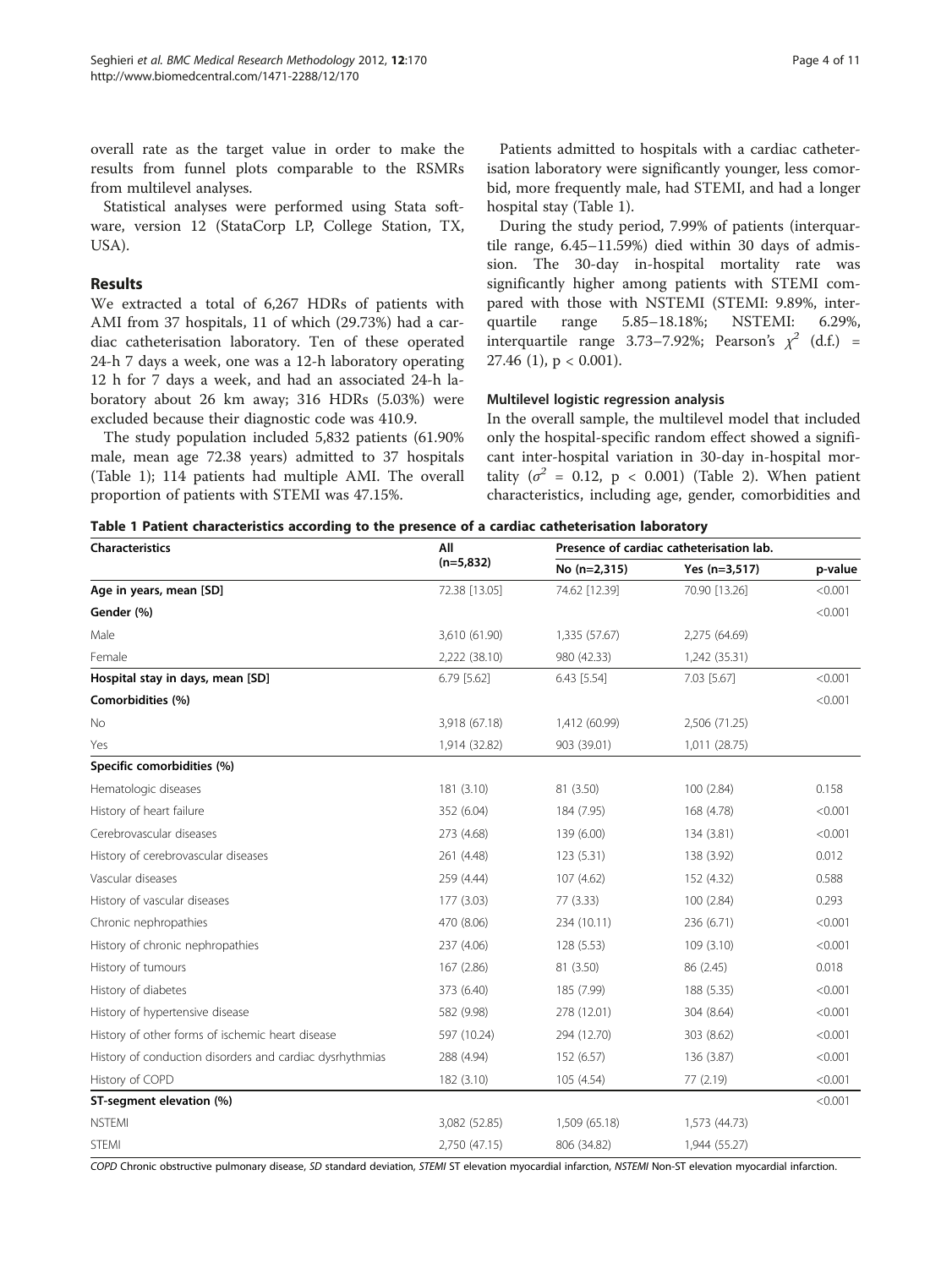|                                          | Hierarchical null model  | Hierarchical model without<br>presence of a cardiac<br>catheterisation lab. | <b>Hierarchical model with</b><br>presence of a cardiac<br>catheterisation lab. |
|------------------------------------------|--------------------------|-----------------------------------------------------------------------------|---------------------------------------------------------------------------------|
| <b>Patients Characteristics</b>          |                          |                                                                             |                                                                                 |
| Gender (male vs. female)                 |                          | $1.10(0.90 - 1.36)$                                                         | $1.09(0.89 - 1.35)$                                                             |
| Age (years)                              |                          | $1.09(1.08 - 1.10)$                                                         | $1.09(1.08 - 1.10)$                                                             |
| History of COPD                          |                          | $1.99(1.31 - 3.01)$                                                         | $1.91(1.26 - 2.88)$                                                             |
| History of heart failure                 |                          | 1.47 (1.07-2.02)                                                            | $1.46(1.06 - 2.00)$                                                             |
| History of cerebrovascular diseases      |                          | $1.49(1.04 - 2.14)$                                                         | $1.49(1.04 - 2.14)$                                                             |
| Cerebrovascular diseases                 |                          | $1.45(1.01 - 2.09)$                                                         | 1.42 (0.99-2.04)                                                                |
| History of tumours                       | $\overline{\phantom{0}}$ | $2.65(1.73 - 4.05)$                                                         | $2.55(1.67 - 3.90)$                                                             |
| ST-segment elevation (STEMI vs. NSTEMI)  | $\overline{\phantom{m}}$ | $2.26(1.83 - 2.78)$                                                         | 2.31 (1.88-2.84)                                                                |
| <b>Hospital Characteristic</b>           |                          |                                                                             |                                                                                 |
| Presence of cardiac catheterisation lab. |                          |                                                                             | $0.71(0.58 - 0.87)$                                                             |
| <b>Hospital Variance</b>                 |                          |                                                                             |                                                                                 |
| $\sigma^2$ (p-value)*                    | $0.12$ (< $0.001$ )      | 0.05(0.084)                                                                 | $< 0.01$ (1.000)                                                                |
| Goodness of fit                          |                          |                                                                             |                                                                                 |
| Pseudo $R^2$                             |                          | 0.31                                                                        | 0.32                                                                            |
| Wald $\chi^2$ (p-value)                  | -                        | 335.25 (< 0.001)                                                            | 350.58 (< 0.001)                                                                |
| <b>AIC</b>                               | 3,261.08                 | 2,843.00                                                                    | 2,836.27                                                                        |
| <b>BIC</b>                               | 3,264.30                 | 2,859.11                                                                    | 2,853.99                                                                        |

<span id="page-4-0"></span>Table 2 Odds ratios and 95% CIs for multilevel logistic models estimating 30-day in-hospital mortality in the overall sample

\* p-value from LR (likelihood ratio) test vs. logistic regression of  $\sigma^2 = 1$ .

CI confidence interval, AIC Akaike Information Criterion, BIC Bayesian Information Criterion.

the STEMI/NSTEMI categorisation were added to the model, the hospital variance decreased ( $\sigma^2$  = 0.05, p = 0.084). To account for residual hospital variability, we included in the model the presence of a cardiac catheterisation laboratory. This variable was significantly associated with 30-day in-hospital mortality: specifically, patients from hospitals with a cardiac catheterisation laboratory were 29% less likely to die. This final model had a c-index of 0.78, denoting a satisfactory performance in predicting the outcome.

We found a significant interaction between outcome and AMI phenotype, and a non-significant interaction between outcome and gender. The multilevel analysis was hence carried out separately in the two strata of patients with STEMI and NSTEMI. In patients with STEMI, some residual inter-hospital variation was found, even after adjusting for patient characteristics (Table [3\)](#page-5-0). Incorporating the presence of a cardiac catheterisation laboratory to the model accounted for a significant proportion of hospital variability (the hospital variance decreased to 0.08,  $p = 0.046$ ). Patients with STEMI from hospitals with a cardiac catheterisation laboratory were 41% less likely to die within 30 days. In contrast, 30-day in-hospital mortality rates of patients with NSTEMI showed no variation among hospitals and the presence of a cardiac catheterisation laboratory did not influence the outcome. The c-index for the STEMI and NSTEMI models was 0.76 and 0.79, respectively. According to AIC and BIC, among patients with STEMI the model with patient and hospital characteristics gave the best fit, while among patients with NSTEMI the best model was the one which included only patient characteristics. The analyses of residuals did not reveal the presence of influential observations.

## Comparison of hospital-specific 30-day in-hospital mortality rates with the overall rate

Figure [1](#page-6-0) shows the RSMRs for the overall sample compared with the overall 30-day in-hospital mortality rate. One hospital (#23) displayed a significantly higher mortality rate compared with the overall rate, with a wide confidence interval related to its small number of AMI patients.

Stratification by ST-segment elevation revealed two hospitals (#16 and 23) which had mortality rates differing significantly from the overall rate in patients with STEMI (Figure [2](#page-6-0)), and none in patients with NSTEMI.

Figures [3](#page-7-0) and [4](#page-7-0) show the funnel plots for STEMI and NSTEMI that depict the relationship between unadjusted mortality rates and the number of discharges. Regarding STEMI, nine hospitals exceeded the upper boundary of the 95% control limit for the crude 30-day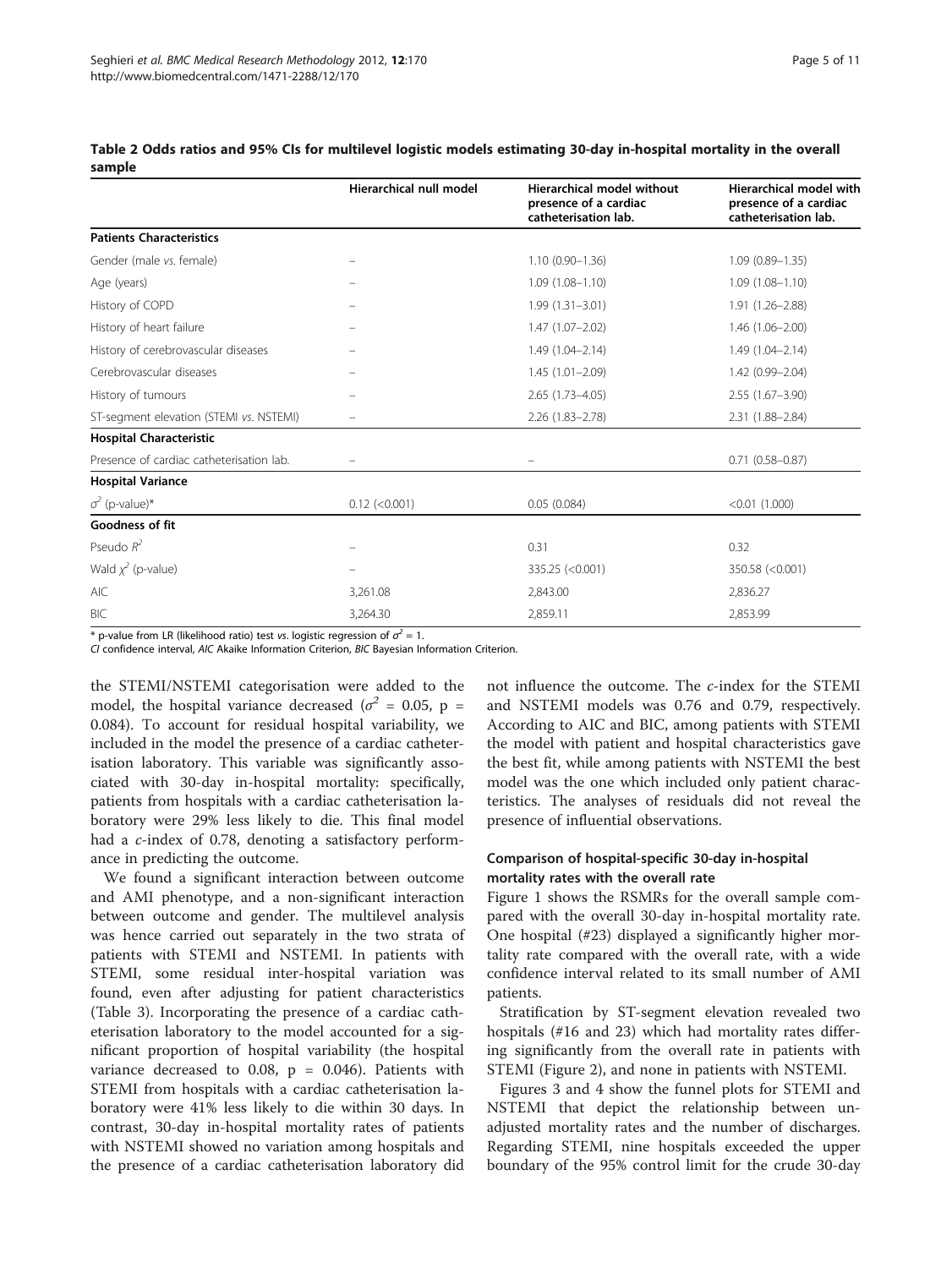|                                                     | <b>STEMI</b>                       |                                                                                                              |                                                                            | <b>NSTEMI</b>              |                                                                                      |                                                                                   |
|-----------------------------------------------------|------------------------------------|--------------------------------------------------------------------------------------------------------------|----------------------------------------------------------------------------|----------------------------|--------------------------------------------------------------------------------------|-----------------------------------------------------------------------------------|
|                                                     | null model                         | Hierarchical Hierarchical<br>model without model with<br>presence of a<br>cardiac<br>catheterisation<br>lab. | <b>Hierarchical</b><br>presence of a<br>cardiac<br>catheterisation<br>lab. | Hierarchical<br>null model | Hierarchical<br>model without<br>presence of a<br>cardiac<br>catheterisation<br>lab. | Hierarchical<br>model with<br>presence of a<br>cardiac<br>catheterisation<br>lab. |
| <b>Patients Characteristics</b>                     |                                    |                                                                                                              |                                                                            |                            |                                                                                      |                                                                                   |
| Gender (male vs. female)                            |                                    | $1.15(0.86 - 1.52)$                                                                                          | $1.14(0.86 - 1.51)$                                                        |                            | $1.02(0.74 - 1.40)$                                                                  | $1.01(0.74 - 1.39)$                                                               |
| Age (years)                                         |                                    | $1.08(1.06 - 1.09)$                                                                                          | $1.08(1.06 - 1.09)$                                                        |                            | $1.11(1.09 - 1.13)$                                                                  | $1.11(1.09 - 1.14)$                                                               |
| History of COPD                                     |                                    | $2.89(1.51 - 5.53)$                                                                                          | $2.67(1.40-5.11)$                                                          |                            | $1.75(1.02 - 3.03)$                                                                  | 1.73 (1.00-2.99)                                                                  |
| History of diabetes                                 |                                    |                                                                                                              |                                                                            |                            | $1.65(1.02 - 2.67)$                                                                  | $1.64(1.01 - 2.65)$                                                               |
| History of cerebrovascular diseases                 |                                    |                                                                                                              |                                                                            |                            | 1.79 (1.08-2.97)                                                                     | 1.80 (1.09-2.98)                                                                  |
| Cerebrovascular diseases                            |                                    | $1.86(1.13 - 3.07)$                                                                                          | $1.81(1.10 - 2.98)$                                                        |                            |                                                                                      |                                                                                   |
| History of tumours                                  |                                    | 3.08 (1.70-5.58)                                                                                             | 2.93 (1.62-5.32)                                                           |                            | $2.49(1.34 - 4.65)$                                                                  | 2.50 (1.34-4.67)                                                                  |
| Vascular diseases                                   |                                    | $2.05(1.17 - 3.59)$                                                                                          | $2.05(1.17 - 3.58)$                                                        |                            |                                                                                      |                                                                                   |
| History of other forms of ischemic heart diseases - |                                    |                                                                                                              |                                                                            |                            | $0.54(0.33 - 0.86)$                                                                  | $0.54(0.34 - 0.86)$                                                               |
| History of heart failure                            |                                    |                                                                                                              |                                                                            |                            | $1.87(1.21 - 2.89)$                                                                  | $1.87(1.21 - 2.88)$                                                               |
| <b>Hospital Characteristic</b>                      |                                    |                                                                                                              |                                                                            |                            |                                                                                      |                                                                                   |
| Presence of cardiac catheterisation lab.            |                                    |                                                                                                              | $0.59(0.42 - 0.85)$                                                        |                            |                                                                                      | $0.89(0.65 - 1.20)$                                                               |
| <b>Hospital Variance</b>                            |                                    |                                                                                                              |                                                                            |                            |                                                                                      |                                                                                   |
| $\sigma^2$ (p-value)*                               | $0.42$ (< $0.001$ ) $0.17$ (0.002) |                                                                                                              | 0.08(0.046)                                                                |                            | $< 0.01$ (1.000) $< 0.01$ (1.000)                                                    | $< 0.01$ (1.000)                                                                  |
| Goodness of fit                                     |                                    |                                                                                                              |                                                                            |                            |                                                                                      |                                                                                   |
| Pseudo $R^2$                                        |                                    | 0.27                                                                                                         | 0.29                                                                       |                            | 0.37                                                                                 | 0.37                                                                              |
| Wald $\chi^2$ (p-value)                             |                                    | 162.44 (< 0.001)                                                                                             | 174.44 (< 0.001)                                                           |                            | 151.59 (< $0.001$ )                                                                  | 152.17 (< 0.001)                                                                  |
| <b>AIC</b>                                          | 1,749.24                           | 1,554.80                                                                                                     | 1,549.84                                                                   | 1,464.31                   | 1,273.26                                                                             | 1,274.64                                                                          |
| <b>BIC</b>                                          | 1,753.46                           | 1,567.69                                                                                                     | 1,564.34                                                                   | 1,467.36                   | 1,288.52                                                                             | 1,291.43                                                                          |

<span id="page-5-0"></span>Table 3 Odds ratios and 95% CIs for multilevel logistic models estimating 30-day in-hospital mortality by ST-segment elevation

\* p-value from LR (likelihood ratio) test vs. logistic regression of  $\sigma^2 = 1$ .

in-hospital overall mortality rate. One hospital exceeded the boundaries for both STEMI and NSTEMI.

#### **Discussion**

We compared 30-day in-hospital mortality rates after AMI among 37 hospitals in Tuscany region using administrative data sources. The standardised period of 30 days was chosen to ensure a fair inter-hospital comparison and to prevent differences in length of stay from affecting the measurement. Our results indicate an overall mortality rate of 7.99%, with a significant interhospital variability. This variability was largely accounted for by patient characteristics, including the presence or absence of ST-segment elevation, and partly by the presence of a cardiac catheterisation laboratory in the hospital. Stratified analyses on patients with STEMI and NSTEMI revealed that the presence of a cardiac catheterisation laboratory influenced 30-day in-hospital mortality only among patients with STEMI. The power of the predictive models for STEMI and NSTEMI was satisfactory (c-index 0.76 and 0.79).

Our 30-day in-hospital mortality rates were within the range of those reported for the US and European population (overall 7.8–16.1, STEMI 5.9–15.0, NSTEMI 3.0– 14.0) [[2,18,22-26](#page-9-0)].

The overall proportion of patients with STEMI was 47.15%, which is consistent with the rates reported by Yeh et al. [[22\]](#page-9-0), Rogers et al. [\[27\]](#page-9-0), Ruff et al. [\[4](#page-9-0)], and with the recent trend of a decrease in STEMI compared with NSTEMI in Western countries. The large variability among hospitals in the proportion of STEMI and the differential risk related to this condition supports the inclusion of this variable, in addition to comorbidities, in risk adjustment models, to diminish the effect of case mix, in line with the literature [[2,28](#page-9-0)[-32](#page-10-0)]. The classification STEMI/NSTEMI rests upon the validity of coding for these diagnoses. In Tuscany region, the sensitivity and specificity of the STEMI/NSTEMI diagnosis based on the fourth digit of ICD-9-CM AMI codes is in line with US studies based on the National Registry of Myocardial Infarction [\[33,34](#page-10-0)].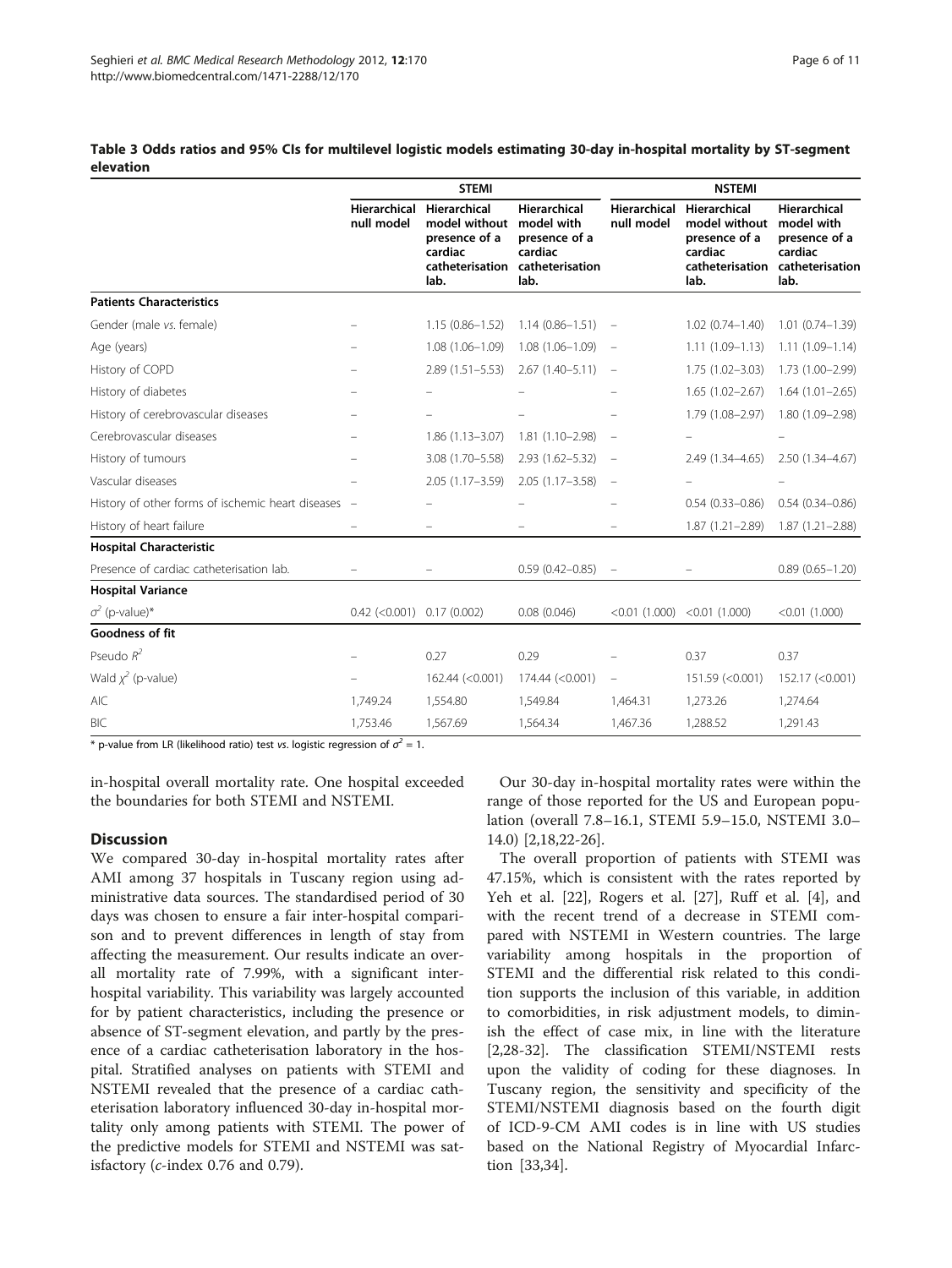<span id="page-6-0"></span>

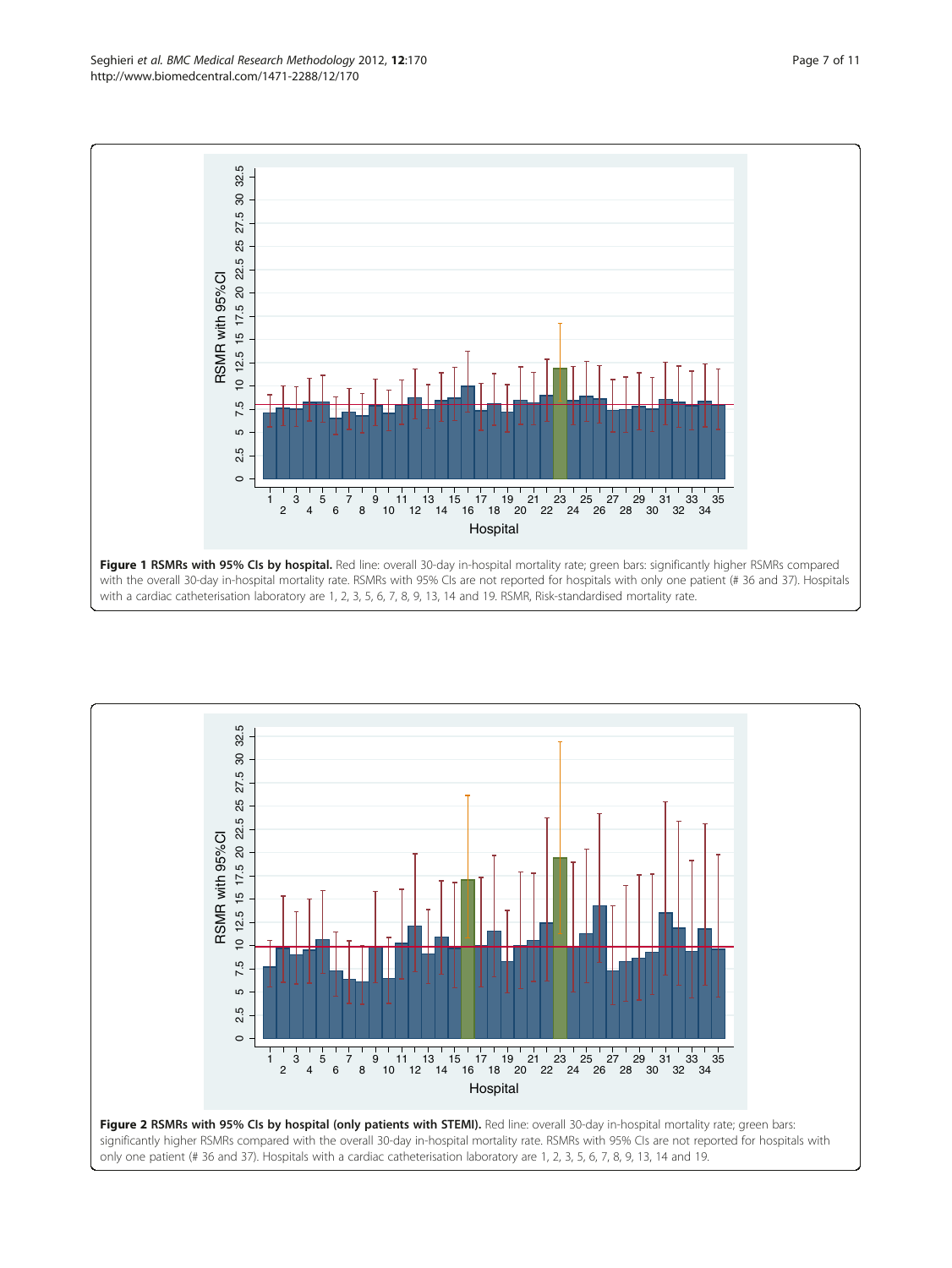<span id="page-7-0"></span>

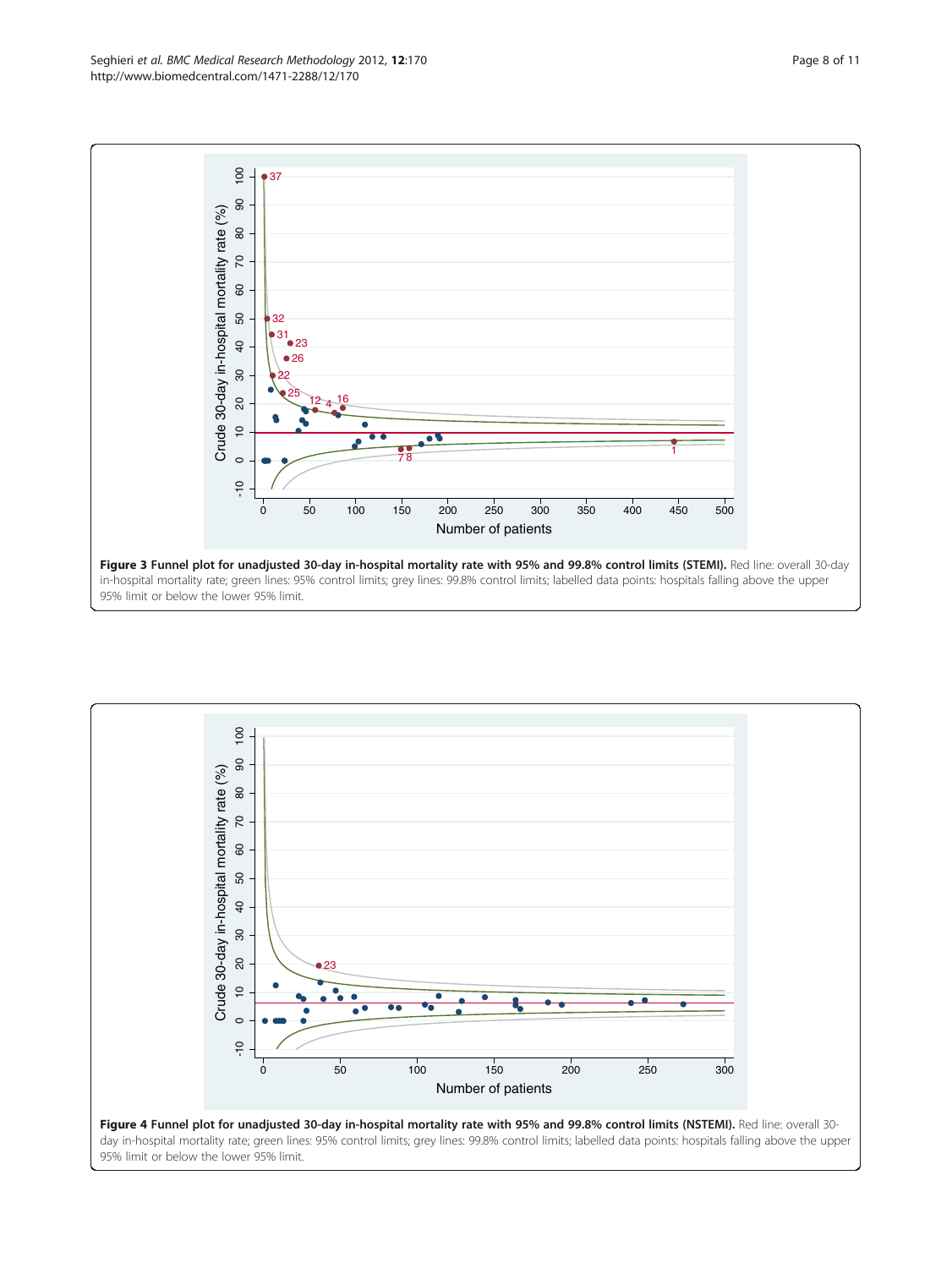Regarding the comparison of the outcome of a specific hospital with the regional benchmark, in the multilevel analyses we identified one hospital with mortality significantly higher than the regional rate. Restricting the analyses to patients with STEMI revealed two hospitals with an increased mortality compared with the overall Tuscany rate. Using funnel plots, we identified ten hospitals with a performance significantly poorer than the regional benchmark for STEMI patients. This suggests that funnel plots overemphasise regional discrepancies in the performance of small-volume hospitals. We argue that inter-hospital comparisons should preferably be performed using multilevel analyses, because they "minimize the impact of small sample sizes by borrowing power across the entire sample and ensuring that hospitals with small numbers are not identified as outliers because of adverse events in just a few patients" [\[10](#page-9-0)]. Moreover, our data show the importance of adjusting for patient characteristics.

Regarding the impact of organisational characteristics on outcome, we found that the presence of a cardiac catheterisation laboratory in the hospital accounted for a lower 30-day in-hospital mortality only in patients with STEMI. Our results are consistent with two New Zealand studies, showing that patients hospitalised for ACS, if admitted to a hospital without a cardiac catheterisation laboratory, suffered delays in diagnosis and subsequent revascularisation [\[35,36\]](#page-10-0). In contrast, evidence from other studies suggests that the risk of death in patients with STEMI, admitted to a hospital equipped with a cardiac catheterisation laboratory, does not differ significantly from that of patients admitted to a hospital without the laboratory [[37](#page-10-0),[38](#page-10-0)]. A possible explanation of this lack of difference is that a reduction in the risk of death is achieved when reperfusion is performed within a short time, either in the same hospital or by transferring the patient to another facility. This is corroborated by a meta-analysis carried out on patients with STEMI [[39\]](#page-10-0). In addition, an Italian study found that implementing a "reperfusion network" at the regional level effectively reduced the rates of hospital mortality and major cardiovascular and cerebrovascular events in the year following the index admission [[40\]](#page-10-0). A recent study showed that hospitals with high-quality medical and interventional management had better outcomes [\[41](#page-10-0)], and another report differentiated high-performing hospitals by an organisational culture that supported efforts to improve AMI care [[42\]](#page-10-0). Unfortunately, information on medical treatments and door-to-balloon time is not available in the hospital discharge database and we cannot provide data to support or disprove these findings. In our study, although some of the hospitals without a cardiac catheterisation laboratory had good outcomes, the hospitals that showed the best outcomes proved

to be those equipped with a cardiac catheterisation laboratory.

## Limitations

Our results should be interpreted bearing in mind the strengths and weaknesses of the use of routine administrative databases for inter-hospital comparison of 30-day in-hospital mortality after AMI. While hospital discharge records are widely available at reasonable cost, they do not provide clinical data and information on medical treatments that can influence inter-hospital differences [[43\]](#page-10-0). It is therefore possible that differences in the severity of cases in this study are not accounted for. However, evidence from a large Canadian study [\[8\]](#page-9-0) suggested that the use of detailed clinical data for inter-hospital comparison of AMI mortality rates does not result in a reduction in the number of hospitals with adjusted AMI mortality rates higher than expected.

It is also possible that comorbidity is underreported in some hospitals, which may lead to an overestimation of adjusted death rates for those hospitals. Another potential source of bias may be that some hospital recorded secondary diagnoses more accurately than others, which may have an impact if hospitals that code comorbidities poorly also provide better or worse care than other hospitals. Last, we chose to use multilevel logistic regression analyses with a dichotomous outcome. Other models including time to death, such as frailty survival models, would have been possible. However, given the lack of information on deaths occurring at home, we preferred to use a simpler model.

## Conclusions

We have shown that it is possible to use routinely collected administrative data to predict, with satisfactory power, the short-term risk of death in AMI patients, and to highlight inter-hospital differences. The distinction between STEMI and NSTEMI proved to be useful to identify inter-hospital variations, which affected only the STEMI subgroup.

Our results have important implications in terms of health care policy. We confirm that the use of administrative data sources for monitoring mortality routinely is potentially useful in quality assessment and improvement efforts. In particular, the variability in adjusted mortality rates among hospitals suggests the need to develop efficient auditing activities to detect critical aspects of the organisation. Our data showed the beneficial effect of the presence of a cardiac catheterisation laboratory in the hospital, and support the view that timely reperfusion may significantly decrease short-term mortality in patients with AMI. We suggest that an efficient reperfusion network can achieve this goal.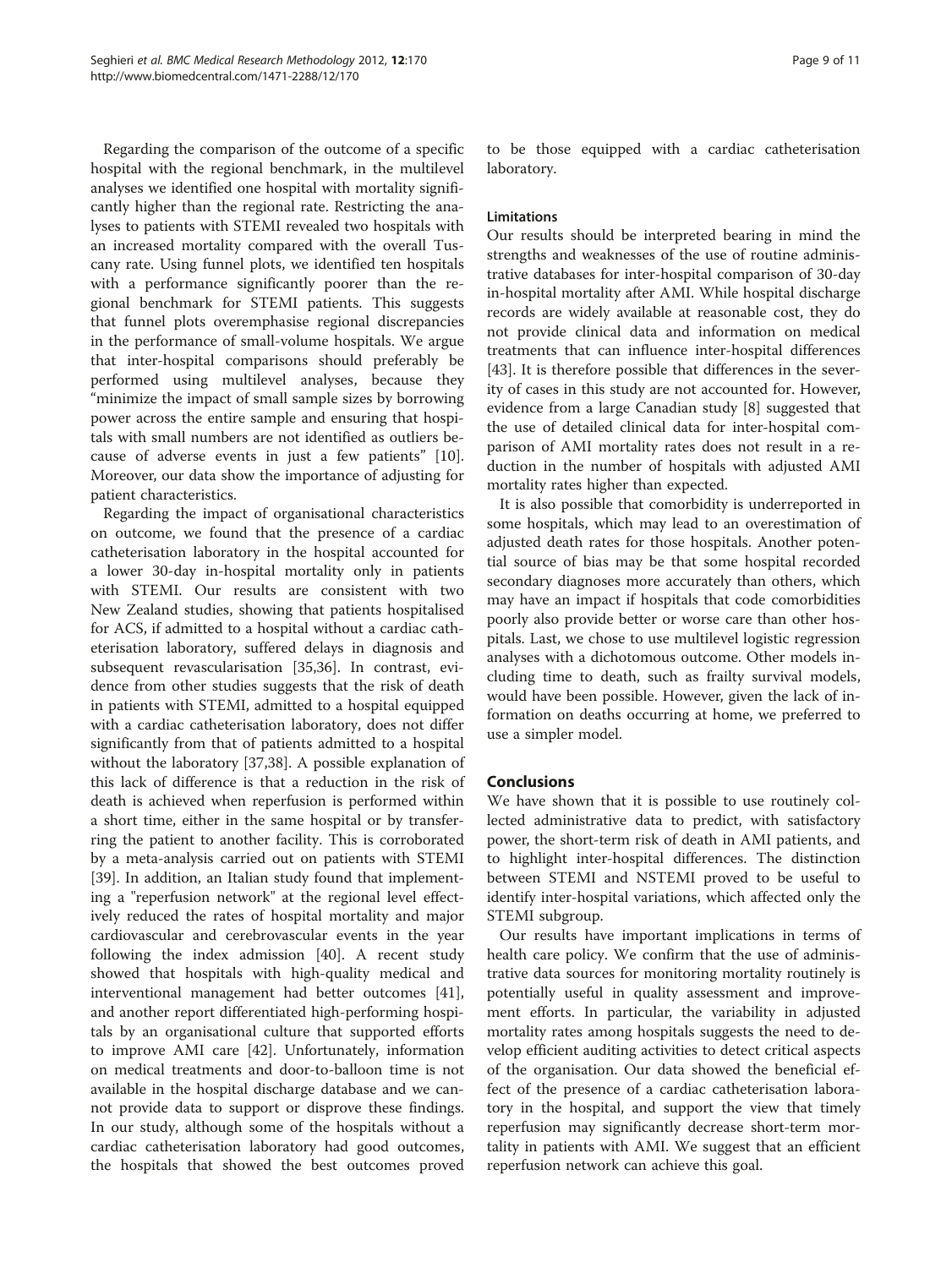#### <span id="page-9-0"></span>Competing interests

The authors declare that they have no competing interests.

#### Authors' contributions

CS and MPF contributed to the conception of the study, and acquisition and interpretation of data; SM, CS and JL carried out the statistical analyses. All authors read and approved the final manuscript.

#### Acknowledgements

The authors wish to thank Professor Gianfranco Gensini and Professor Sabina Nuti for their helpful suggestions and support, and Professor Peter C Austin of the University of Toronto for his valuable comments on multilevel analyses.

#### Author details

<sup>1</sup>Scuola Superiore Sant'Anna, Laboratorio Management e Sanità, Institute of Management, Piazza Martiri della Libertà 33, Pisa 56127, Italy. <sup>2</sup>Department of Medicine and Public Health, University of Bologna, Bologna, Italy.

#### Received: 6 October 2011 Accepted: 31 October 2012 Published: 8 November 2012

#### References

- Lopez AD, Mathers CD, Ezzati M, Jamison DT, Murray CJ: Global Burden of Disease and Risk Factors. New York: Oxford University press and The World Bank; 2006.
- 2. McManus DD, Gore J, Yarzebski J, Spencer F, Lessard D, Goldberg RJ: Recent trends in the incidence, treatment, and outcomes of patients with STEMI and NSTEMI. Am J Med 2011, 124(1):40–47.
- Gale CP, Cattle BA, Woolston A, Baxter PD, West TH, Simms AD, Blaxill J, Greenwood DC, Fox KA, West RM: Resolving inequalities in care? Reduced mortality in the elderly after acute coronary syndromes. The Myocardial Ischaemia National Audit Project 2003–2010. Eur Heart J 2012, 33(5):630–639.
- 4. Ruff CT, Braunwald E: The evolving epidemiology of acute coronary syndromes. Nat Rev Cardiol 2011, 8(3):140–147.
- 5. Chan MY, Sun JL, Newby LK, Shaw LK, Lin M, Peterson ED, Califf RM, Kong DF, Roe MT: Long-term mortality of patients undergoing cardiac catheterization for ST-elevation and non-ST-elevation myocardial infarction. Circulation 2009, 119(24):3110–3117.
- 6. Krumholz HM, Merrill AR, Schone EM, Schreiner GC, Chen J, Bradley EH, Wang Y, Wang Y, Lin Z, Straube BM, Rapp MT, Normand SL, Drye EE: Patterns of hospital performance in acute myocardial infarction and heart failure 30-day mortality and readmission. Circ Cardiovasc Qual Outcomes 2009, 2(5):407–413.
- 7. Aylin P, Bottle A, Majeed A: Use of administrative data or clinical databases as predictors of risk of death in hospital: comparison of models. BMJ 2007, 334(7602):1044.
- 8. Austin PC, Tu JV: Comparing clinical data with administrative data for producing acute myocardial infarction report cards. J R Statist Soc A 2006, 169(Part 1):pp 115–pp 126.
- 9. Krumholz HM, Brindis RG, Brush JE, Cohen DJ, Epstein AJ, Furie K, Howard G, Peterson ED, Rathore SS, Smith SC Jr, Spertus JA, Wang Y, Normand SL, American Heart Association; Quality of Care and Outcomes Research Interdisciplinary Writing Group; Council on Epidemiology and Prevention; Stroke Council; American College of Cardiology Foundation: Standards for statistical models used for public reporting of health outcomes: an American Heart Association Scientific Statement from the Quality of Care and Outcomes Research Interdisciplinary Writing Group: cosponsored by the Council on Epidemiology and Prevention and the Stroke Council. Endorsed by the American College of Cardiology Foundation. Circulation 2006, 113(3):456–462.
- 10. Krumholz HM, Normand SL, Spertus JA, Shahian DM, Bradley EH: Measuring performance for treating heart attacks and heart failure: the case for outcomes measurement. Health Aff Millwood 2007, 26(1):75.
- 11. Shahian DM, Normand SL: Comparison of "risk-adjusted" hospital outcomes. Circulation 2008, 117(15):1955–1963.
- 12. Krumholz HM, Normand SL: Public reporting of 30-day mortality for patients hospitalized with acute myocardial infarction and heart failure. Circulation 2008, 118(13):1394–1397.
- 13. Drye EE, Normand SL, Wang Y, Ross JS, Schreiner GC, Han L, Rapp M, Krumholz HM: Comparison of hospital risk-standardized mortality rates calculated by using in-hospital and 30-day models: an observational study with implications for hospital profiling. Ann Intern Med 2012, 156(1 Pt 1):19–26.
- 14. Osswald BR, Blackstone EH, Tochtermann U, Thomas G, Vahl CF, Hagl S: The meaning of early mortality after CABG. Eur J Cardiothorac Surg. 1999, 15(4):401–407.
- 15. Pepine CJ, Allen HD, Bashore TM, Brinker JA, Cohn LH, Dillon JC, Hillis LD, Klocke FJ, Parmley WW, Ports TA: ACC/AHA guidelines for cardiac catheterization and cardiac catheterization laboratories. American College of Cardiology/American Heart Association Ad Hoc Task Force on Cardiac Catheterization. Circulation 1991, 84(5):2213–2247.
- 16. Cannon CP: Update to International Classification of Diseases, 9th Revision codes: distinguishes STEMI from NSTEMI. Crit Pathw Cardiol 2005,  $4(4):185-186$
- 17. Buiatti E, Barchielli A, Marchionni N, Balzi D, Carrabba N, Valente S, Olivotto I, Landini C, Filice M, Torri M, Regoli G, Santoro GM: Determinants of treatment strategies and survival in acute myocardial infarction: a population-based study in the Florence district, Italy: results of the acute myocardial infarction Florence registry (AMI-Florence). Eur Heart J 2003, 24(13):1195–1203.
- 18. Perugini E, Maggioni AP, Boccanelli A, Di Pasquale G: Epidemiology of acute coronary syndromes in Italy Article in Italian. G Ital Cardiol Rome 2010, 11(10):718–729.
- 19. Snijders TAB: Power and Sample Size in Multilevel Linear Models. In Encyclopedia of Statistics in Behavioral Science. Volume 3. Edited by Everitt BS, Howell DC: Wiley; 2005:1573–1570.
- 20. Snijders TAB, Bosker RJ: Multilevel Analysis: An Introduction to Basic and Advanced Multilevel Modeling. London: Sage; 1999.
- 21. Gale CP, Roberts AP, Batin PD, Hall AS: Funnel plots, performance variation and the Myocardial Infarction National Audit Project 2003–2004. BMC Cardiovasc Disord 2006, 6:34.
- 22. Yeh RW, Sidney S, Chandra M, Sorel M, Selby JV, Go AS: Population trends in the incidence and outcomes of acute myocardial infarction. N Engl J Med 2010, 362(23):2155-2165.
- 23. Krumholz HM, Wang Y, Chen J, Drye EE, Spertus JA, Ross JS, Curtis JP, Nallamothu BK, Lichtman JH, Havranek EP, Masoudi FA, Radford MJ, Han LF, Rapp MT, Straube BM, Normand SL: Reduction in acute myocardial infarction mortality in the United States: risk-standardized mortality rates from 1995–2006. JAMA 2009, 302(7):767–773.
- 24. Agabiti N, Davoli M, Fusco D, Stafoggia M, Perucci CA: Comparative evaluation of health services outcomes Article in Italian. Epidemiol Prev 2011, 35(2 Suppl 1):1–80.
- 25. Jernberg T, Johanson P, Held C, Svennblad B, Lindbäck J, Wallentin L, SWEDEHEART/RIKS-HIA: Association between adoption of evidence-based treatment and survival for patients with ST-elevation myocardial infarction. JAMA 2011, 305(16):1677–1684.
- 26. Gale CP, Cattle BA, Moore J, Dawe H, Greenwood DC, West RM: Impact of missing data on standardised mortality ratios for acute myocardial infarction: evidence from the Myocardial Ischaemia National Audit Project (MINAP) 2004–7. Heart 2011, 97(23):1926–1931.
- 27. Rogers WJ, Frederick PD, Stoehr E, Canto JG, Ornato JP, Gibson CM, Pollack CV Jr, Gore JM, Chandra-Strobos N, Peterson ED, French WJ: Trends in presenting characteristics and hospital mortality among patients with ST elevation and non-ST elevation myocardial infarction in the National Registry of Myocardial Infarction from 1990 to 2006. Am Heart J 2008, 156(6):1026–1034.
- 28. Lloyd-Jones D, Adams R, Carnethon M, De Simone G, Ferguson TB, Flegal K, Ford E, Furie K, Go A, Greenlund K, Haase N, Hailpern S, Ho M, Howard V, Kissela B, Kittner S, Lackland D, Lisabeth L, Marelli A, McDermott M, Meigs J, Mozaffarian D, Nichol G, O'Donnell C, Roger V, Rosamond W, Sacco R, Sorlie P, Stafford R, Steinberger J, Thom T, Wasserthiel-Smoller S, Wong N, Wylie-Rosett J, Hong Y, American Heart Association Statistics Committee and Stroke Statistics Subcommittee: Heart disease and stroke statistics–2009 update: a report from the American Heart Association Statistics Committee and Stroke Statistics Subcommittee. Circulation 2009, 119(3):e21–e181.
- 29. Fuster V, Badimon L, Badimon JJ, Chesebro JH: The pathogenesis of coronary artery disease and the acute coronary syndromes (2). N Engl J Med 1992, 326(5):310–318.